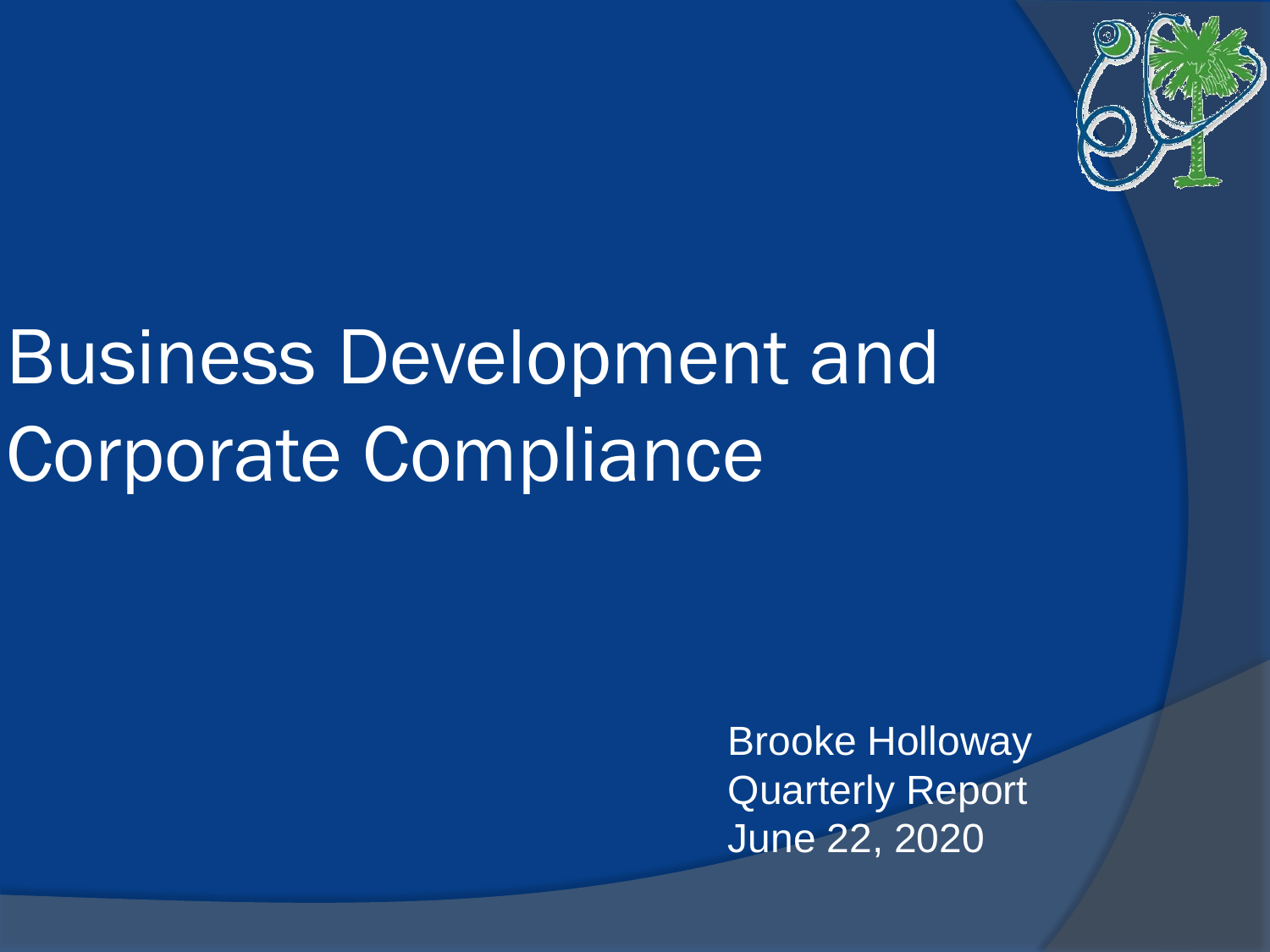# HR Update (Metrics)



 Hiring (and separations) slowed down during the initial onset of COVID-19 in our area, but it has leveled back off to an average rate.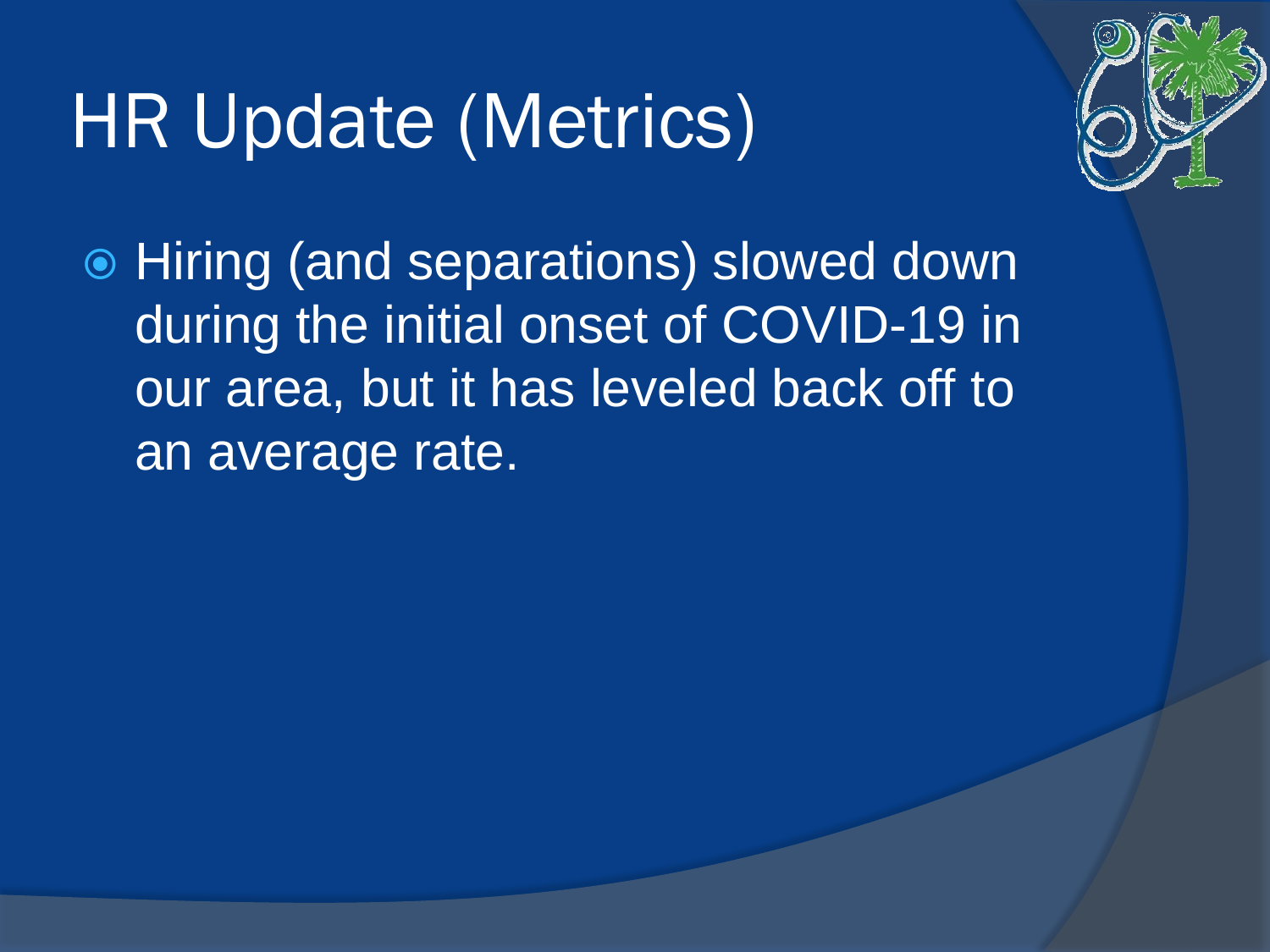# HR Update (Metrics)



 Voluntary separations have decreased since the beginning of 2020.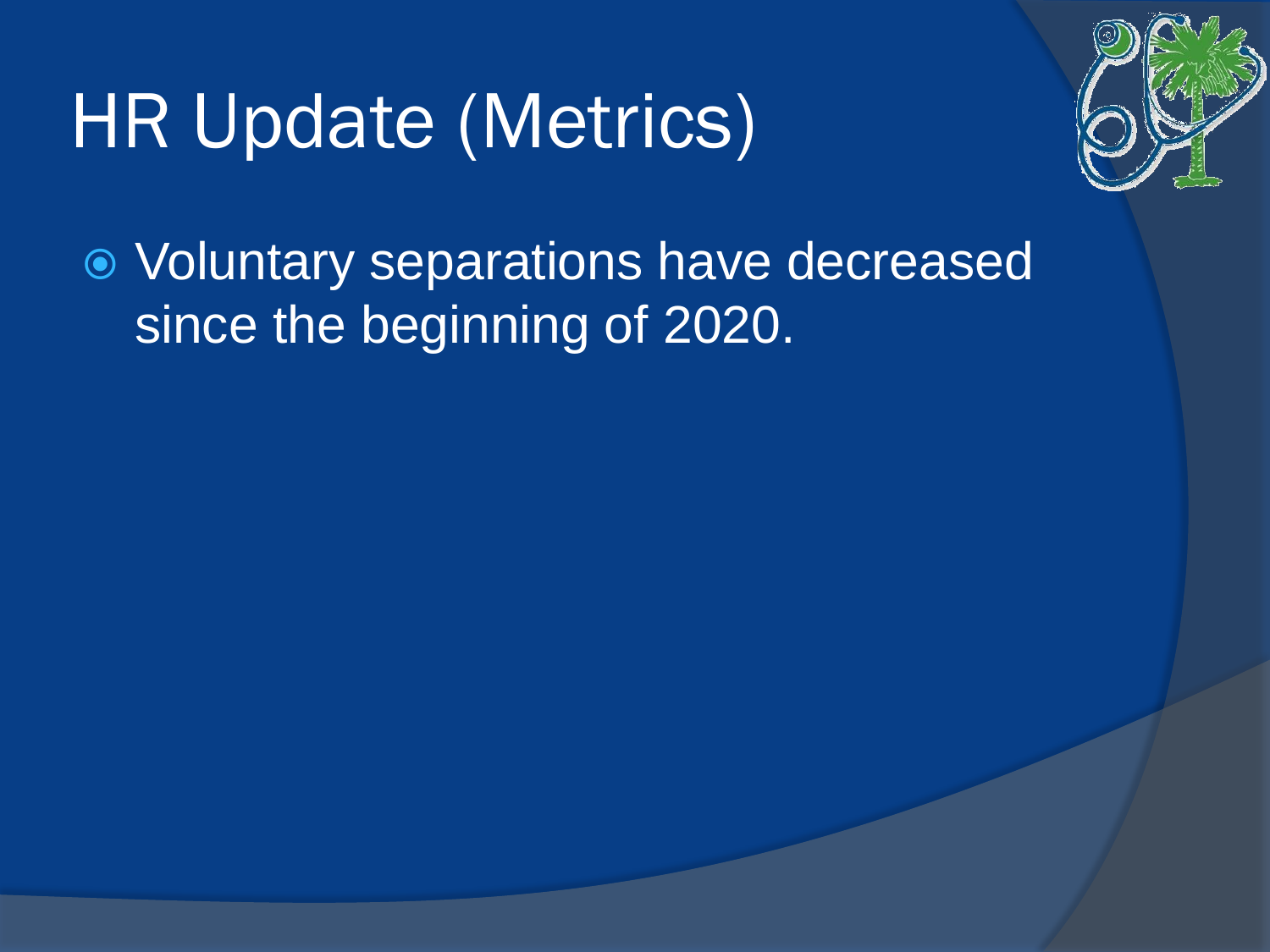#### Activities Around Our Division

- After making it through the OSV and the Budget Period Renewal, we began to feel the effects of COVID-19 on our work.
- $\bullet$  In addition to our normal day-to-day duties, we now have added duties which include things like helping staff navigate the COVID-19 leave process, assimilating and implementing new compliance measures related to COVID-19, and maintaining inward and outward communication related to COVID-19.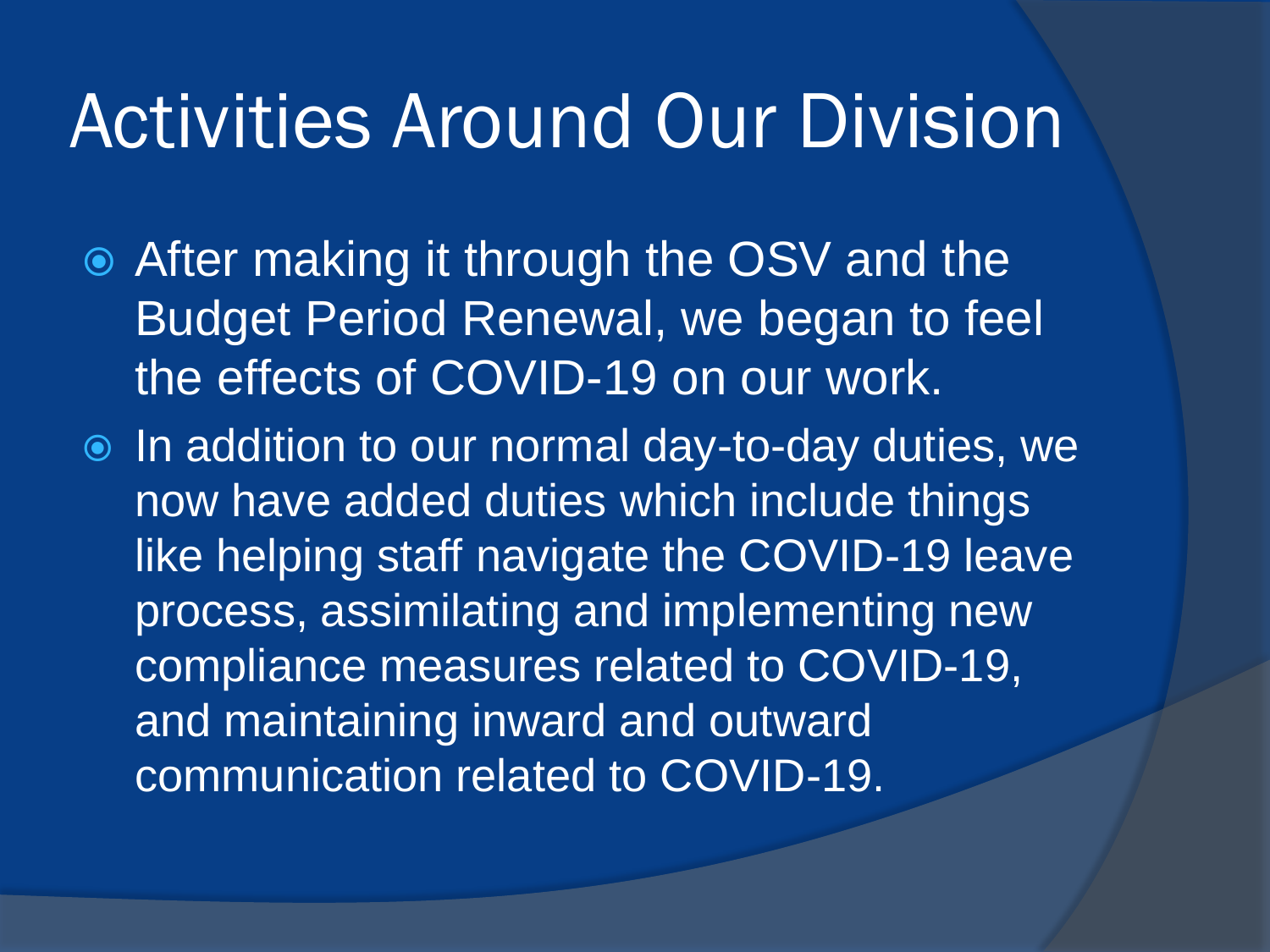#### Marketing and Development

- HealthStream online learning platform conversion is complete. Rachel is in the process of preparing for full implementation with staff. The first onboarding with HealthStream went well.
- Maintaining inward and outward communication regarding all things COVID-19.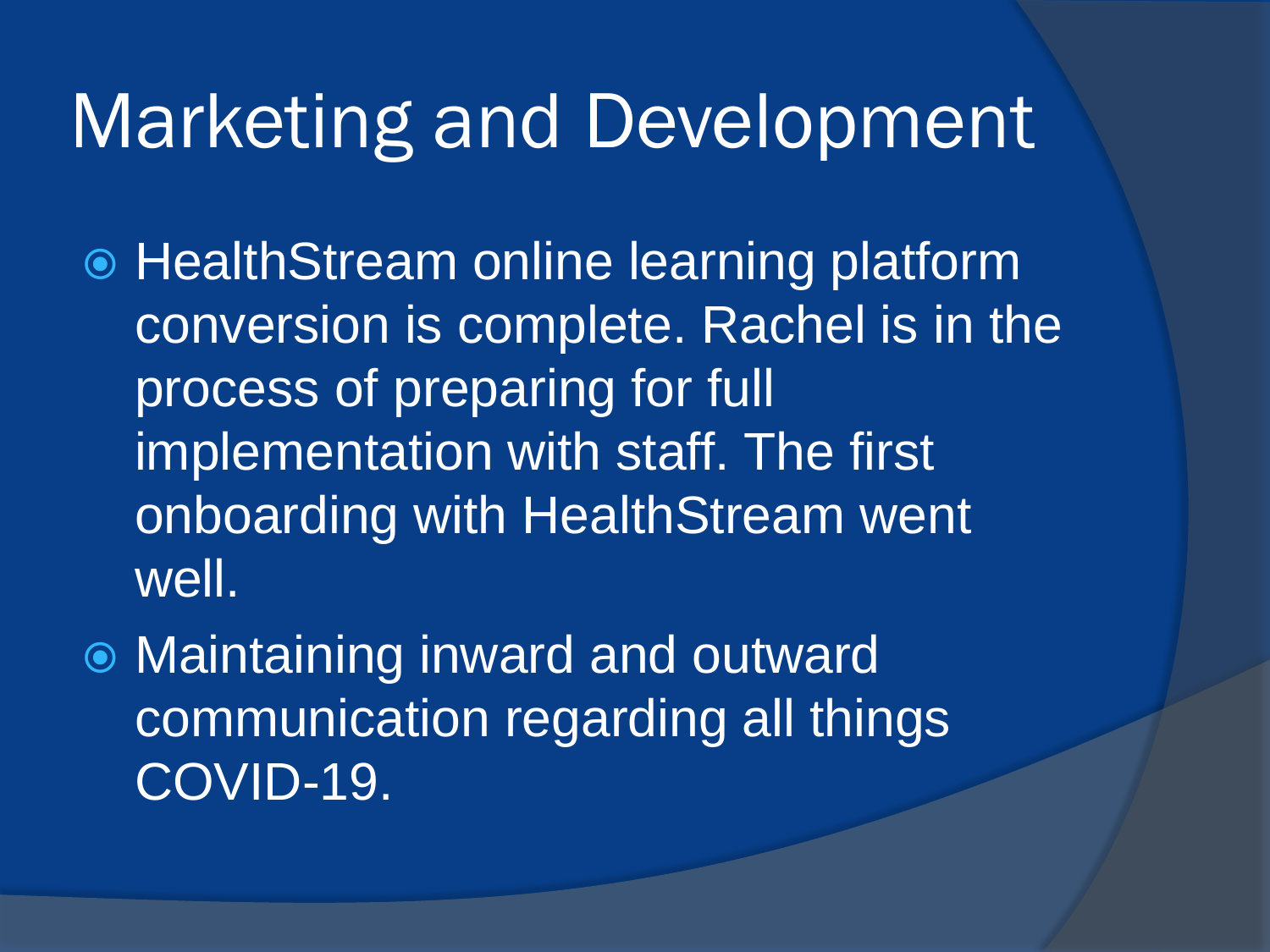#### Marketing and Development

- Since January 1, 2020, we have assisted 14 patients through the benevolence fund.
- Throughout the almost 6 years since we started the benevolence fund, we have assisted 193 patients!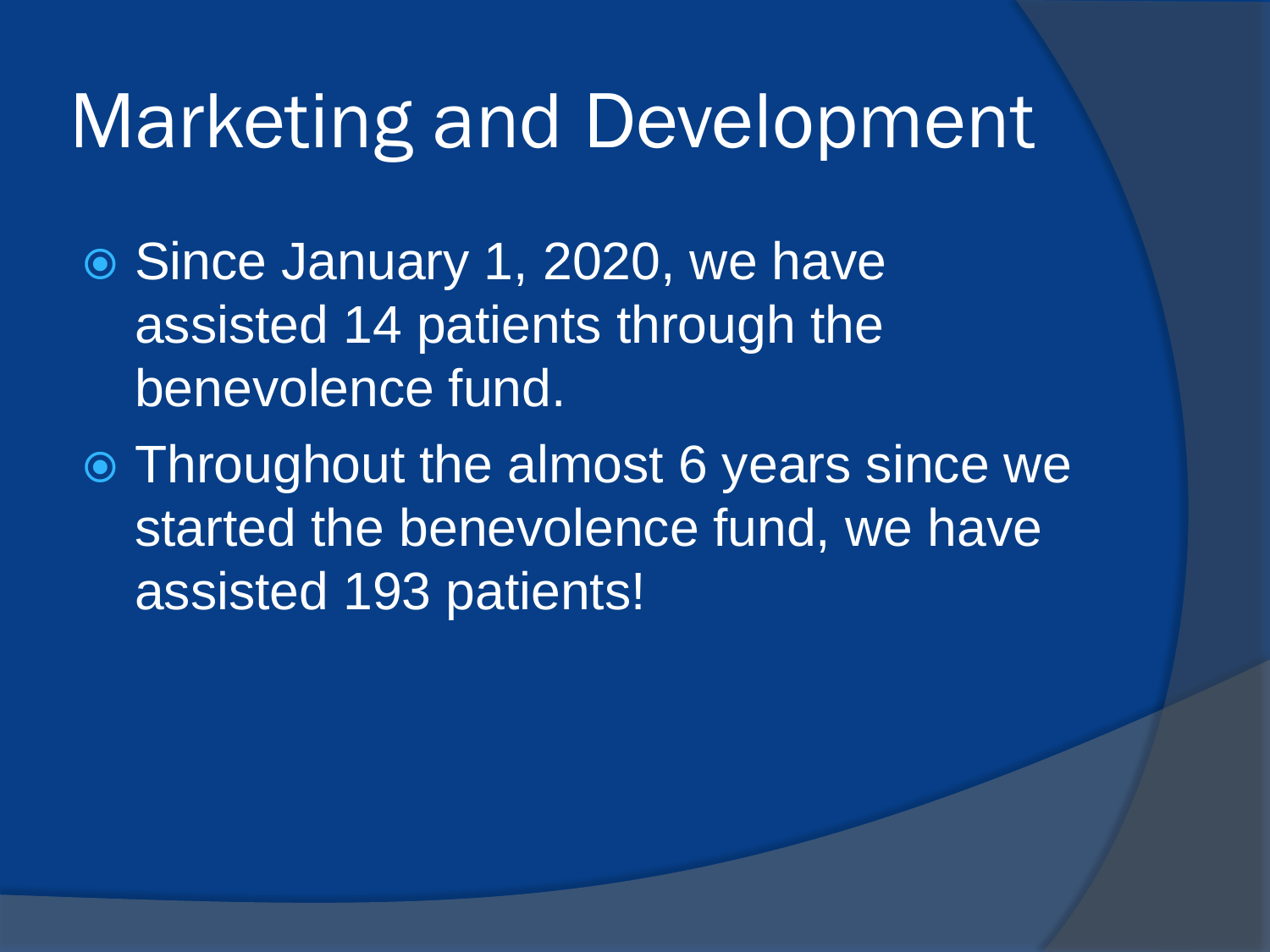### Human Resources and Credentialing/Privileging

- Provider Recruitment
	- Dr. Elian (Pediatrician) came for a site visit last week.
	- Liz Morris, NP started today.
	- **Dr. Casey Holmes will start in August.**
- **■** Onboarding
	- We have added a new section to onboarding which will take place the month after a new hire starts. Terri Woodrome will discuss QI, and Jessica Jacobs will discuss Behavioral Health.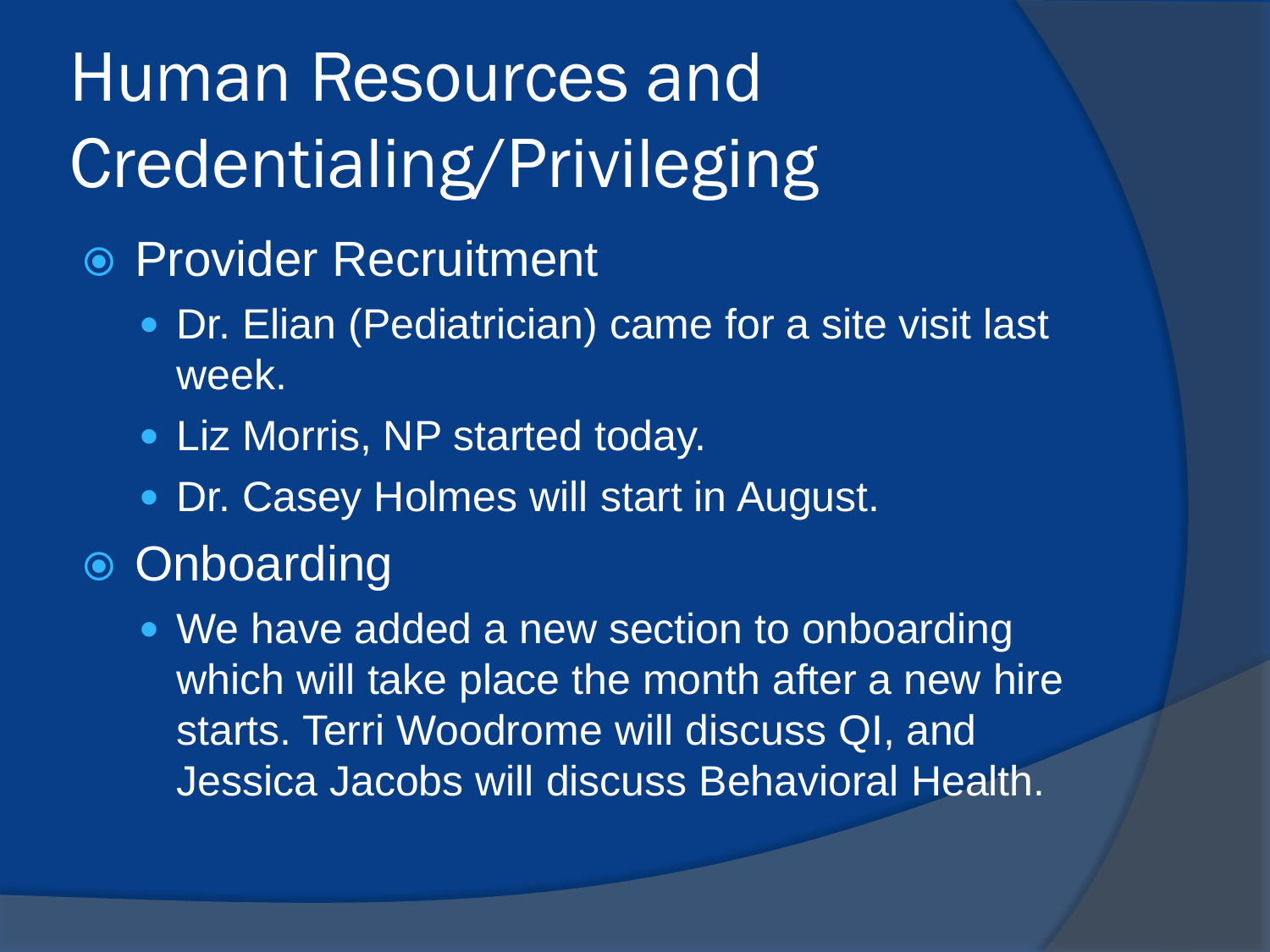## Human Resources and Credentialing/Privileging

**◎ Students** 

- Expanding and strengthening partnerships with local schools, including North Greenville, Anderson University, and Presbyterian College.
- After a temporary pause, we began allowing students back into our sites on June 1 with some stipulations.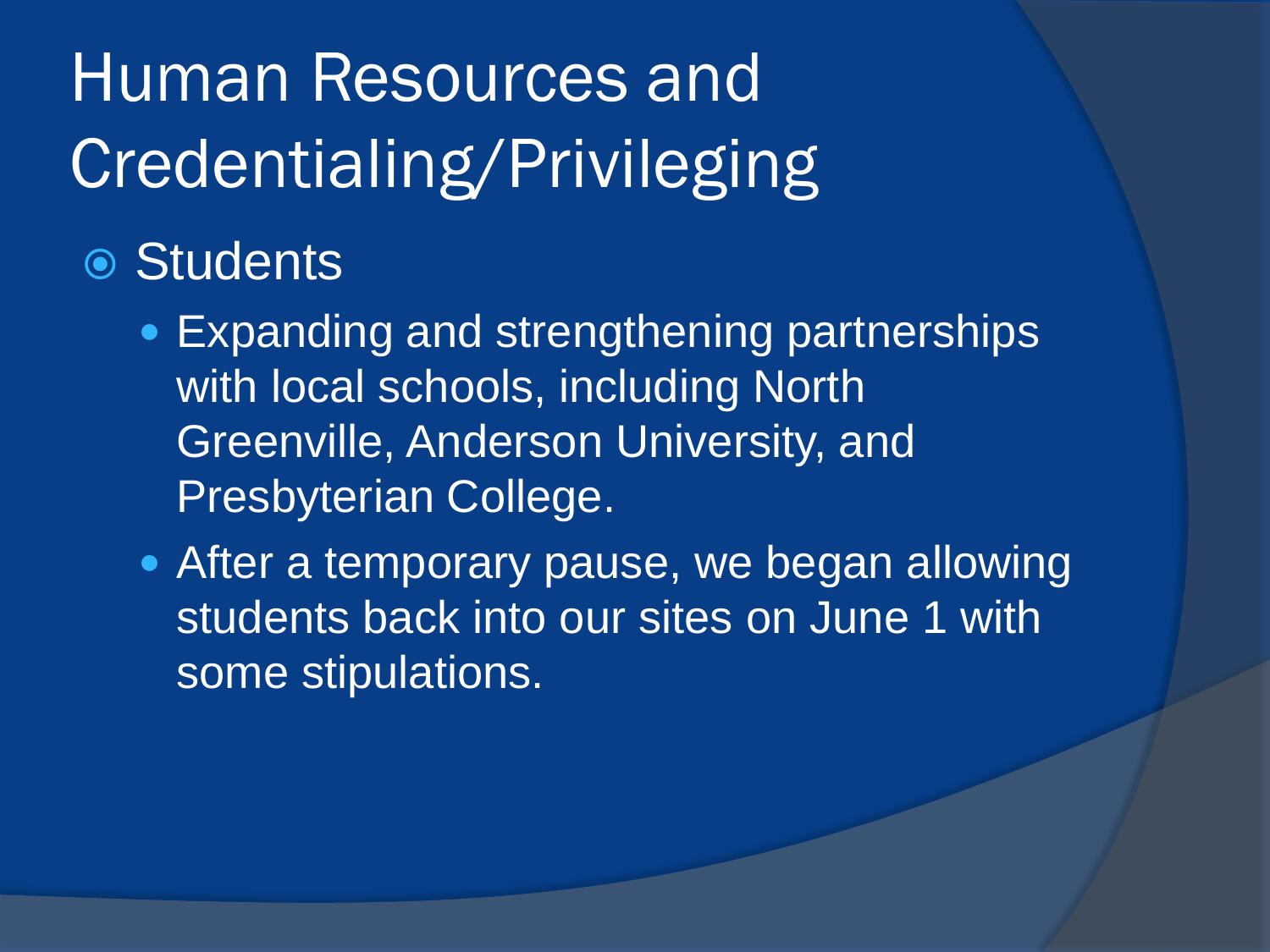### Human Resources and Credentialing/Privileging

● Converting provider employment contracts for FY21 to eSignature via DocuSign.